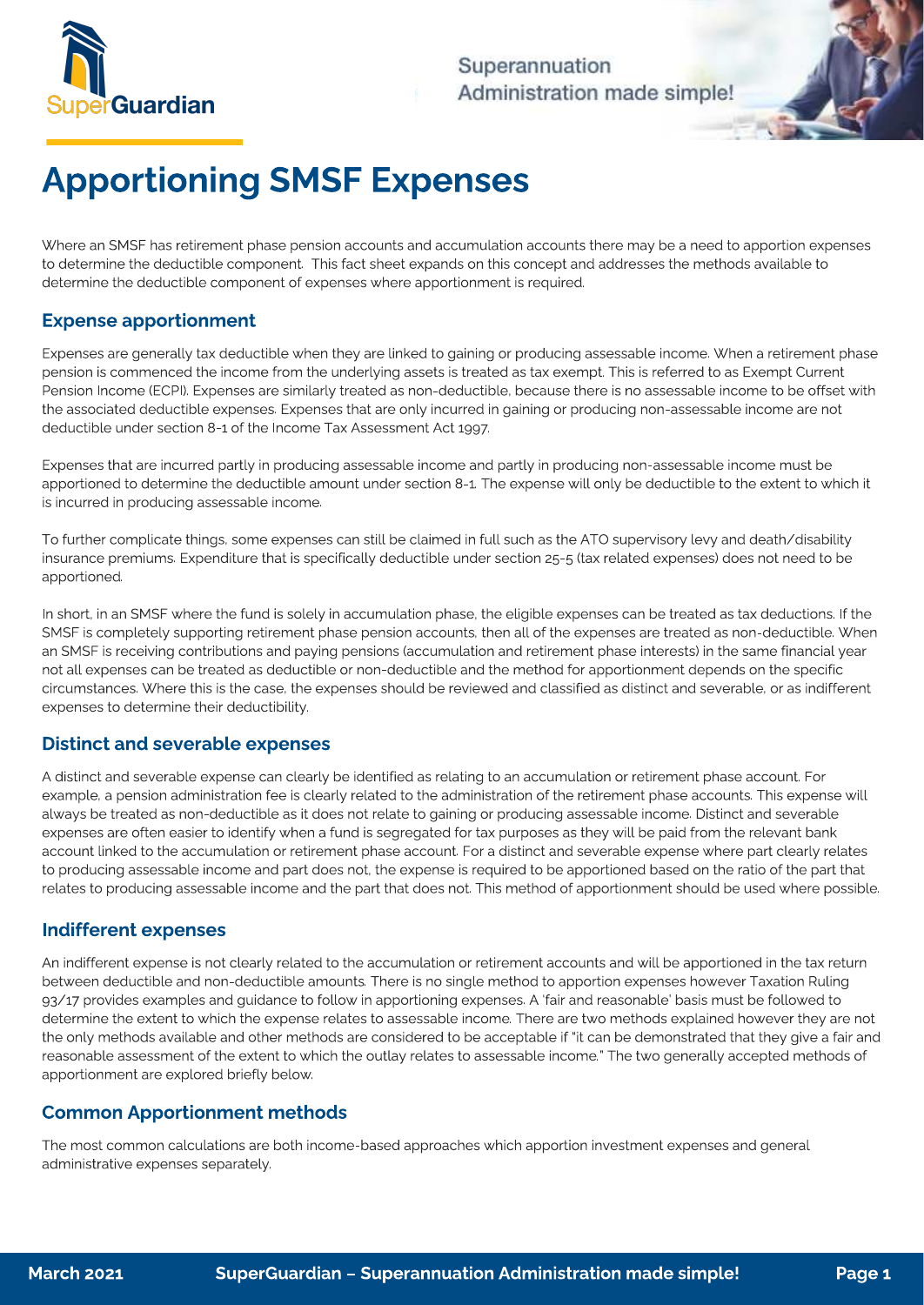#### Method 1 – Investment expenses

The investment income approach uses the fund's assessable investment income as a percentage of total investment income to calculate the deductible portion of investment expenses and is expressed through the following formula.

> Expenditure x Assessable investment income Total investment income

Note: Assessable investment income for this purpose includes both ordinary and statutory income from investments such as net capital gains and imputation credits (excludes exempt current pension income). Total investment income includes assessable investment income plus non-assessable investment income.



The calculation to determine how much of the \$2,000 investment expense can be claimed as a tax deduction is as follows:



#### Method 2 – General administration expenses

This approach uses the fund's assessable income as a percentage of total income to calculate the deductible portion of expenses and is expressed through the following formula:

> General administrative expenses x Assessable income Total income

Note: Assessable income for this purpose includes both ordinary and statutory income such as net capital gains and imputation credits (excludes exempt current pension income). All non-concessional contributions and rollovers to the fund are also included. Total income includes assessable income plus exempt income and non-assessable non-exempt income.



The calculation for the tax deductible portion of the general administration expense is as follows: